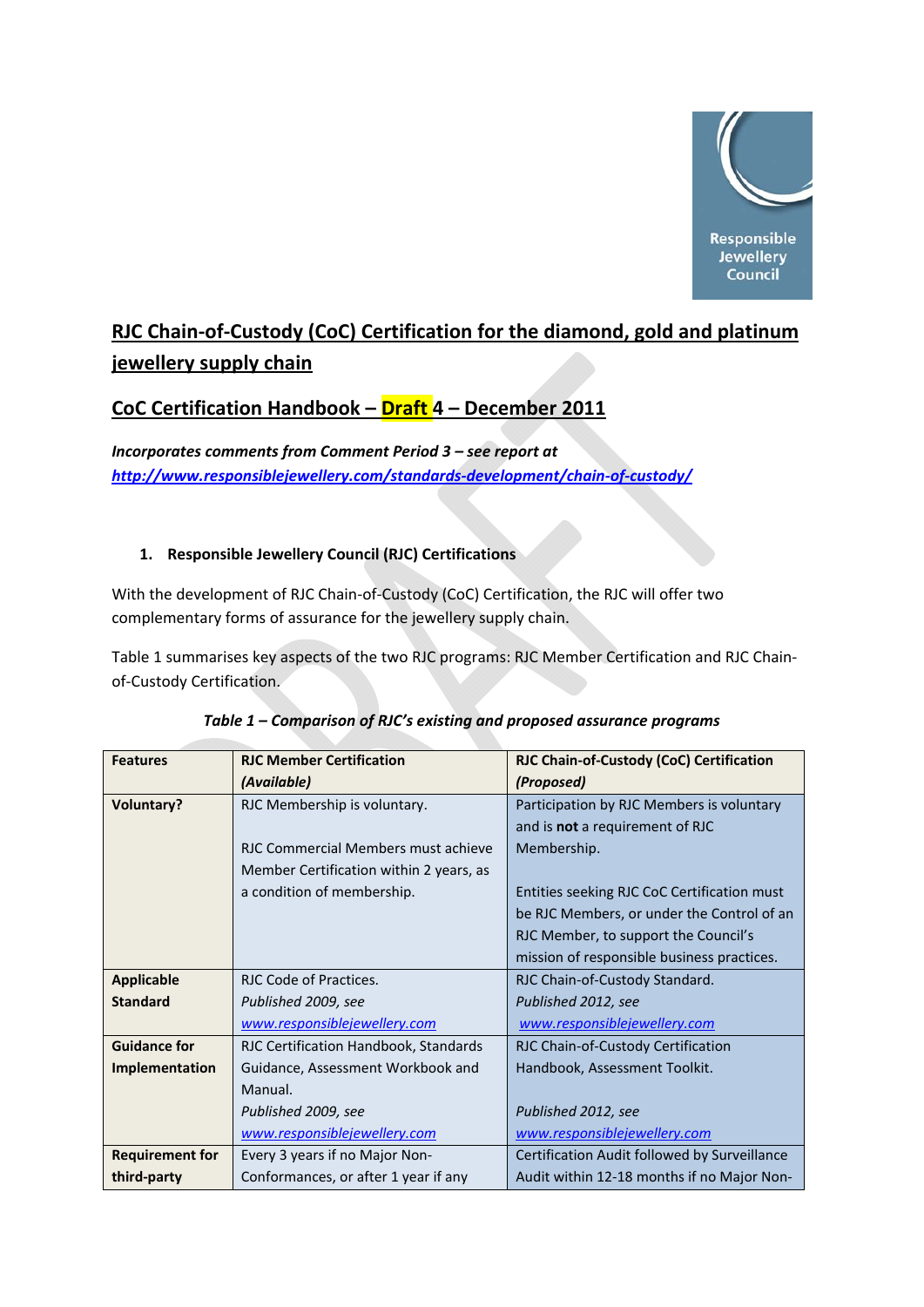| auditing               | Major Non-Conformances found.                                                        | Conformances. Re-certification every 3       |
|------------------------|--------------------------------------------------------------------------------------|----------------------------------------------|
|                        |                                                                                      | years.                                       |
| <b>Resulting Claim</b> | RJC Certified Member: Member                                                         | RJC Chain-of-Custody Certified               |
|                        | conforms with the RJC Code of Practices,                                             | Member/Entity: CoC Certified Entity has      |
|                        | the RJC's standard for responsible                                                   | verified systems in place for custody and/or |
|                        | business practices.                                                                  | supply of responsibly sourced Jewellery      |
|                        |                                                                                      | Materials.                                   |
|                        |                                                                                      | Chain-of-Custody Material: Material comes    |
|                        |                                                                                      | from responsible sources in accordance       |
|                        |                                                                                      | with the RJC CoC Standard.                   |
| $RJC$ Role $-$         | Standards development, guidance and training.<br>$\bullet$                           |                                              |
| common to both         | Auditor accreditation and training.<br>$\bullet$                                     |                                              |
| programs               | Administration of Accredited Auditor recommendations for Certification.<br>$\bullet$ |                                              |
|                        | Maintenance of public website on Certification status and related information.       |                                              |
|                        | Administration of policies and rules for use of RJC logo.                            |                                              |
|                        | Complaints mechanism.                                                                |                                              |
|                        | Governance of Members, including disciplinary proceedings if required.               |                                              |

# **2. CoC Certification – Key documents and tools**

The RJC uses the following document hierarchy for its Certification programs.



*Figure 1 – RJC Document Hierarchy*

To support the RJC CoC Certification program, the following documents will be publicly available:

- CoC Certification Handbook: Overview of CoC Certification and how to achieve it (G003\_2012, this document);
- CoC Standard: The verifiable requirements which businesses need to meet to achieve CoC certification (S002\_2012);
- CoC Standards Guidance: Further guidance for businesses on how to implement the CoC standard (G004\_2012);
- CoC Assessment Toolkit: CoC Assessment questions and instructions for businesses and auditors (T008\_2012);

## www.responsiblejewellery.com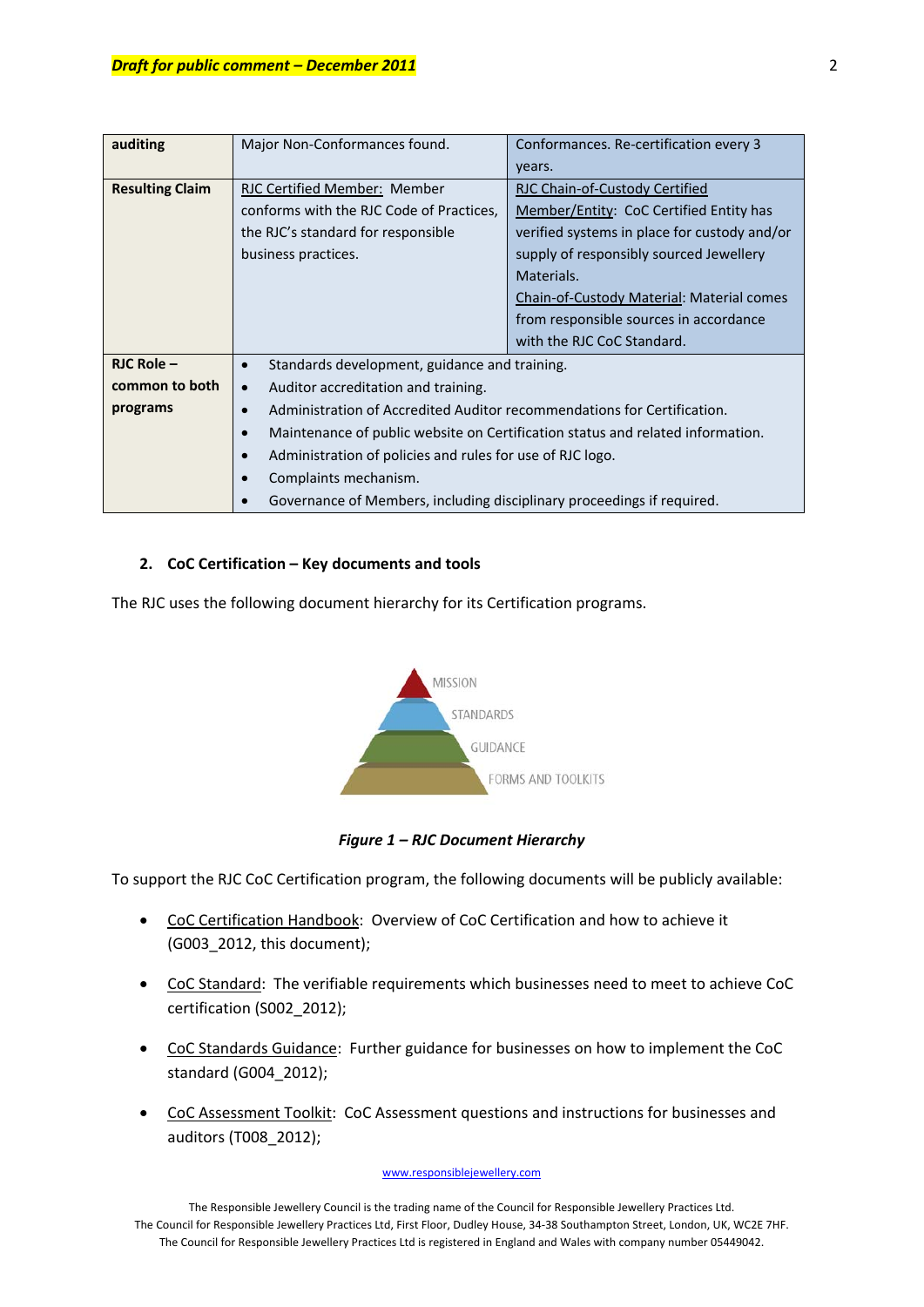CoC Certification also builds on the RJC's existing systems for auditor accreditation and training, the current verification model outlined in the RJC Assessment Manual (2009), and the RJC Complaints Process (2010).

## **3. Roles of the RJC, Members and Auditors**

The RJC, its Members and Accredited Auditors all play distinct roles in the certification process. In summary:

- The RJC is responsible for operating and updating RJC Certification programs.
- Entities seeking CoC Certification are responsible for operating their businesses in conformance with the CoC Standard.
- Accredited Auditors are responsible for verifying whether an Entity's systems are in conformance with the CoC Standard and making a recommendation on certification.

## **4. Certification Steps**

#### **a. CoC Certification Scope**

CoC Certification is open to RJC Members and/or Entities under their Control. The CoC Certification Scope is defined by the Member/Entity seeking CoC Certification and must include:

- All Facilities under the Control of the Member that the Member/Entity intends to use for the extraction, processing, manufacturing, storage, handling, shipping and receiving, and marketing of CoC Material; and
- All Outsourcing Contractors that the Member/Entity intends to use for the processing and manufacturing of CoC Material; and
- The types of CoC Material (Diamonds, Gold, and/or Platinum Group Metals) to be included in the Certification Scope; and
- The types of Eligible Material (Material in the form of Mined, Recycled and/or Grandfathered), if any, for which the Member/Entity intends to issue Eligible Material Declarations.

Unlike RJC Member Certification, the CoC Certification Scope **does not** need to cover all those parts of a Member's business that actively contribute to the Diamond, Gold and/or Platinum Group Metals Jewellery supply chain. As shown in Figure 2, the Certification Scope for Members against the Code of Practices, and the Certification Scope for the Entities under the Chain of Custody Standard, may be different from each other.

#### www.responsiblejewellery.com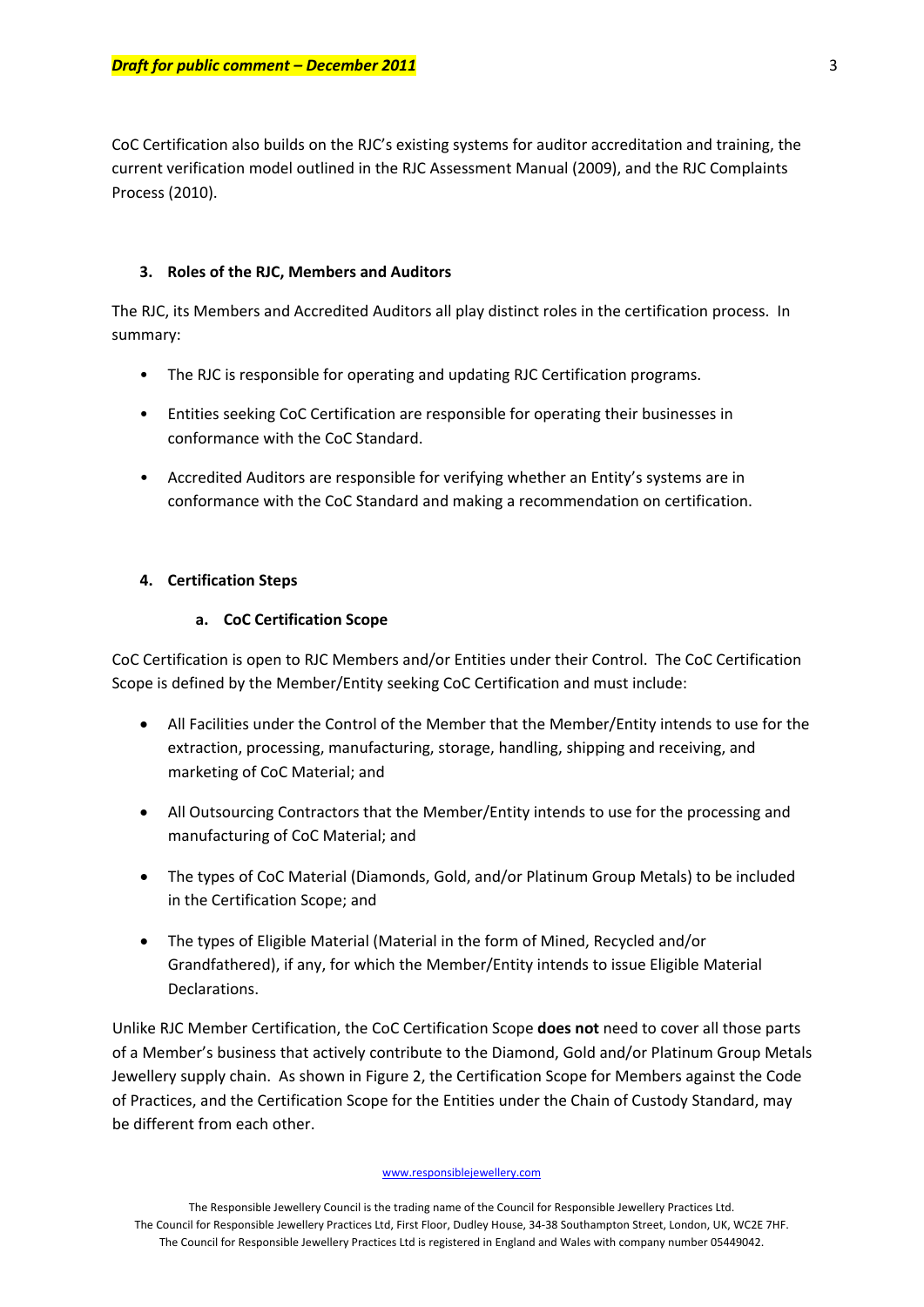For example, an RJC Member may choose to only seek CoC Certification for some mines or manufacturing facilities under their Control and within their RJC Member Certification Scope.



*Figure 2 – Example of how an Entity's Certification Scope for Chain of Custody can differ from a Member's Certification Scope for the Code of Practices.* 

The CoC Certification Scope also needs to identify which types of Material the Entity wishes to handle under the CoC Standard. The types of Eligible and/or CoC Materials are Diamonds, Gold and Platinum Group Metals (Platinum, Palladium and Rhodium) that are one of the following:

- Mined: produced under responsible mining practices, as defined by the RJC Code of Practices or a comparable standard recognised by the RJC, or by ASM on an Entity's concession under an initiative supporting professionalisation and formalisation of ASM, and Conflict‐Free as demonstrated by Due Diligence.
- Recycled: from Recyclable Materials sourced from suppliers screened according to Know Your Customer requirements to avoid Illegitimate Sources.
- Grandfathered: historical stocks with records that demonstrate they were produced before 1 January 2012.
- Mix of Mined, Recycled and/or Grandfathered: to accommodate bulk‐commodity chain‐of‐ custody models.

#### www.responsiblejewellery.com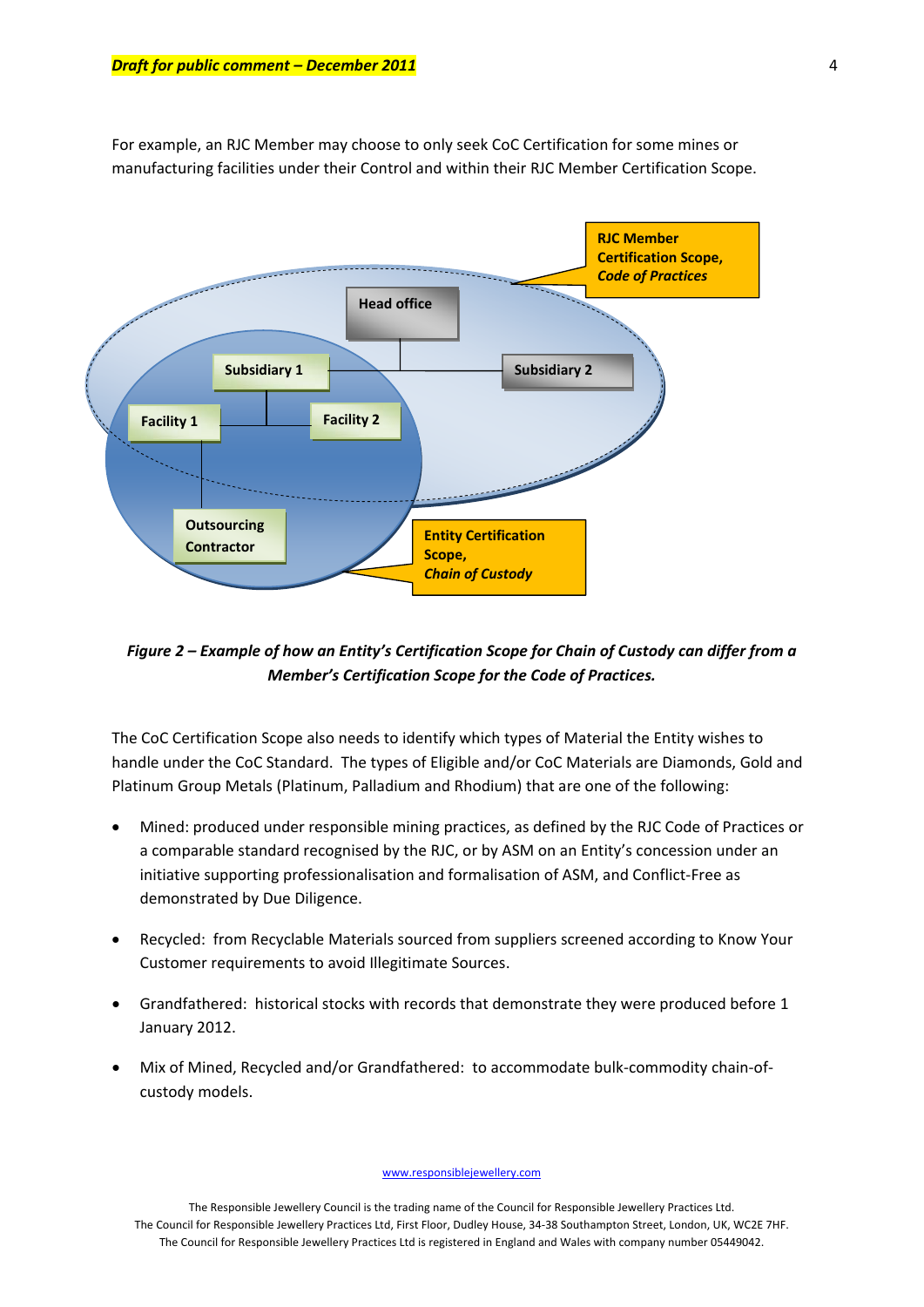• Laboratory‐Grown diamonds: Synthetic diamonds produced by a research or manufacturing facility.

#### **Note:**

Materials currently outside the RJC's scope, such as other metals in alloys, plating or coatings, leather, or other precious stones, are not covered under the CoC Standard.

#### **b. Harmonisation with other audits and initiatives**

The RJC's CoC Standard is designed to harmonise with other standards and initiatives wherever possible. The following table summarises current relevant initiatives which share common issues and subjects with RJC's CoC Standard. The version below is current at the time of publication – check for updates on standards harmonisation at [http://www.responsiblejewellery.com/standards](http://www.responsiblejewellery.com/standards-development/chain-of-custody/)[development/chain](http://www.responsiblejewellery.com/standards-development/chain-of-custody/)-of-custody/

| <b>Related initiative</b>                                                                       | How it relates to RJC Chain-of-Custody Certification                                                                                                                                                                                                                                                                                                                                                                                                                                                                                                                                                                                                                                                                                                                                                                                                       |
|-------------------------------------------------------------------------------------------------|------------------------------------------------------------------------------------------------------------------------------------------------------------------------------------------------------------------------------------------------------------------------------------------------------------------------------------------------------------------------------------------------------------------------------------------------------------------------------------------------------------------------------------------------------------------------------------------------------------------------------------------------------------------------------------------------------------------------------------------------------------------------------------------------------------------------------------------------------------|
| EICC Smelter/Refiner Validation<br>http://www.eicc.info/extractives.htm                         | Refiners that are listed on the current EICC Validated Refiners list<br>will have this taken into account for RJC CoC Certification.<br>Specifically, current EICC Validation is considered substantially<br>equivalent to RJC CoC Standard 10 'Conflict-Sensitive Sourcing'<br>and so CoC 10.1, 10.2 and 10.4 will not require re-auditing for the<br>RJC Certification and/or Surveillance Audit.                                                                                                                                                                                                                                                                                                                                                                                                                                                        |
| London Bullion Market Association<br>(LBMA) Responsible Gold Guidance<br>http://www.lbma.org.uk | RJC CoC Certification can be used to support implementation of<br>the LBMA Responsible Gold Guidance by providing a mechanism<br>for an independent third-party audit of a Refiner's supply chain<br>due diligence. To meet the LBMA's requirement for an annual<br>audit review, Refiners can request 2 Surveillance Audits instead of<br>1 under the RJC CoC Standard, with a full audit every 3 years as<br>per the CoC Certification period.<br>For LBMA Good Delivery listed Refiners who have already been<br>audited for compliance with the LBMA Responsible Gold<br>Guidance, this will be taken into account for RJC CoC Certification.<br>Specifically, a non-RJC audit that meets the requirements of the<br>LBMA Responsible Gold Guidance and was carried out within the<br>previous 12 months is considered substantially equivalent to RJC |
|                                                                                                 | CoC Standard 10 'Conflict-Sensitive Sourcing'. In this case, CoC<br>10.1, 10.2, and 10.4 will not require re-auditing for the RJC<br>Certification and/or Surveillance Audit.                                                                                                                                                                                                                                                                                                                                                                                                                                                                                                                                                                                                                                                                              |
| World Gold Council Conflict-Free and                                                            | Due diligence carried out by mining companies in accordance                                                                                                                                                                                                                                                                                                                                                                                                                                                                                                                                                                                                                                                                                                                                                                                                |
| Chain-of-Custody standards                                                                      | with the World Gold Council Conflict-Free Standard can be used                                                                                                                                                                                                                                                                                                                                                                                                                                                                                                                                                                                                                                                                                                                                                                                             |
| http://www.gold.org/                                                                            | as objective evidence for the Due Diligence requirements of the<br>RJC CoC Standard 4.2 under 'Eligible Mined Materials'.                                                                                                                                                                                                                                                                                                                                                                                                                                                                                                                                                                                                                                                                                                                                  |

www.responsiblejewellery.com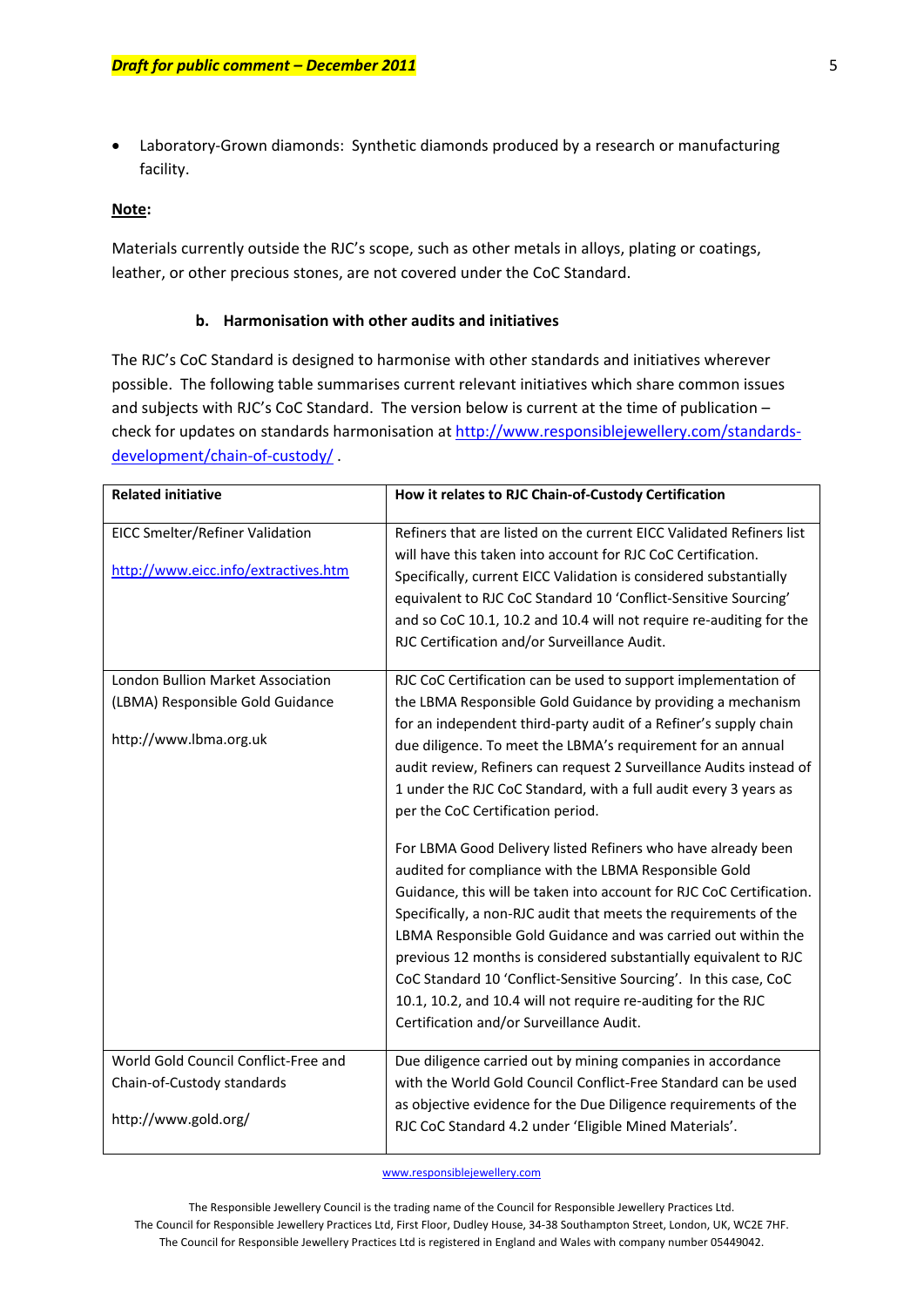|                                                                                                                                                                                                                    | Refiners sourcing from mining companies who have implemented<br>the World Gold Council Conflict-Free and Chain-of-Custody<br>standards can use this as objective evidence for compliance of<br>that supplier/material with RJC CoC Standard 10.4 under 'Conflict-<br>Sensitive Sourcing'.                                                                                                                                                                                                                                                                                                                                                                                                                                                                                                                                                       |
|--------------------------------------------------------------------------------------------------------------------------------------------------------------------------------------------------------------------|-------------------------------------------------------------------------------------------------------------------------------------------------------------------------------------------------------------------------------------------------------------------------------------------------------------------------------------------------------------------------------------------------------------------------------------------------------------------------------------------------------------------------------------------------------------------------------------------------------------------------------------------------------------------------------------------------------------------------------------------------------------------------------------------------------------------------------------------------|
| OECD Due Diligence Guidance for<br>Responsible Supply Chains of Minerals<br>from Conflict-Affected and High-Risk<br>Areas<br>http://www.oecd.org/document/36/0,37<br>46,en_2649_34889_44307940_1_1_1_1,0<br>0.html | The RJC CoC Standard can be used to support implementation of<br>the OECD Due Diligence Guidance, including, for example:<br>CoC Certification can provide upstream companies with<br>٠<br>assurance of appropriate due diligence in accordance<br>with the OECD Guidance.<br>Refiners in particular can use CoC Certification as an<br>٠<br>independent third-party audit of their due diligence<br>practices in alignment with Step 4 of the Guidance. The<br>RJC's Accredited Auditors meet the competence<br>requirements of Step 4.<br>Downstream companies may elect to use CoC<br>٠<br>Certification as an audit of their due diligence practices,                                                                                                                                                                                       |
|                                                                                                                                                                                                                    | and to identify conflict-free sources of CoC gold with<br>chain-of-custody information.<br>The RJC also supports implementation of Appendix 1 of the OECD<br>Gold Supplement via its support for formalisation and<br>professionalisation initiatives for ASM in the RJC Code of Practices<br>and the CoC Standard. The RJC will publish CoC Certification<br>Information to assist the due diligence practices of all participants<br>in the gold supply chain.<br>Businesses which are implementing the OECD Guidance can<br>document their policies, systems and processes as objective<br>evidence for the RJC COC Certification and/or Surveillance Audit.                                                                                                                                                                                 |
| Section 1502 of the Dodd-Frank Act                                                                                                                                                                                 | The RJC CoC Standard requires CoC Transfer Documents for<br>mined material to include a Conflict-Free warranty and identify<br>the country of origin. If any gold originated in or was transported<br>through the DRC and Adjoining Countries, any subsequent CoC<br>Transfer Document for that gold must identify the country/ies of<br>origin, along with the Refiner/s. Similarly the inclusion of any<br>Recycled or Grandfathered Gold is identified in the CoC Transfer<br>Documents. This requirement has been included in the RJC CoC<br>Standard to support downstream companies who need to issue a<br>"Conflict Minerals Disclosure" or "Conflict Minerals Report" under<br>the Dodd-Frank Act.<br>The Dodd-Frank Act also requires an independent audit of the<br>"Conflict Minerals Report". The audit would constitute a critical |

www.responsiblejewellery.com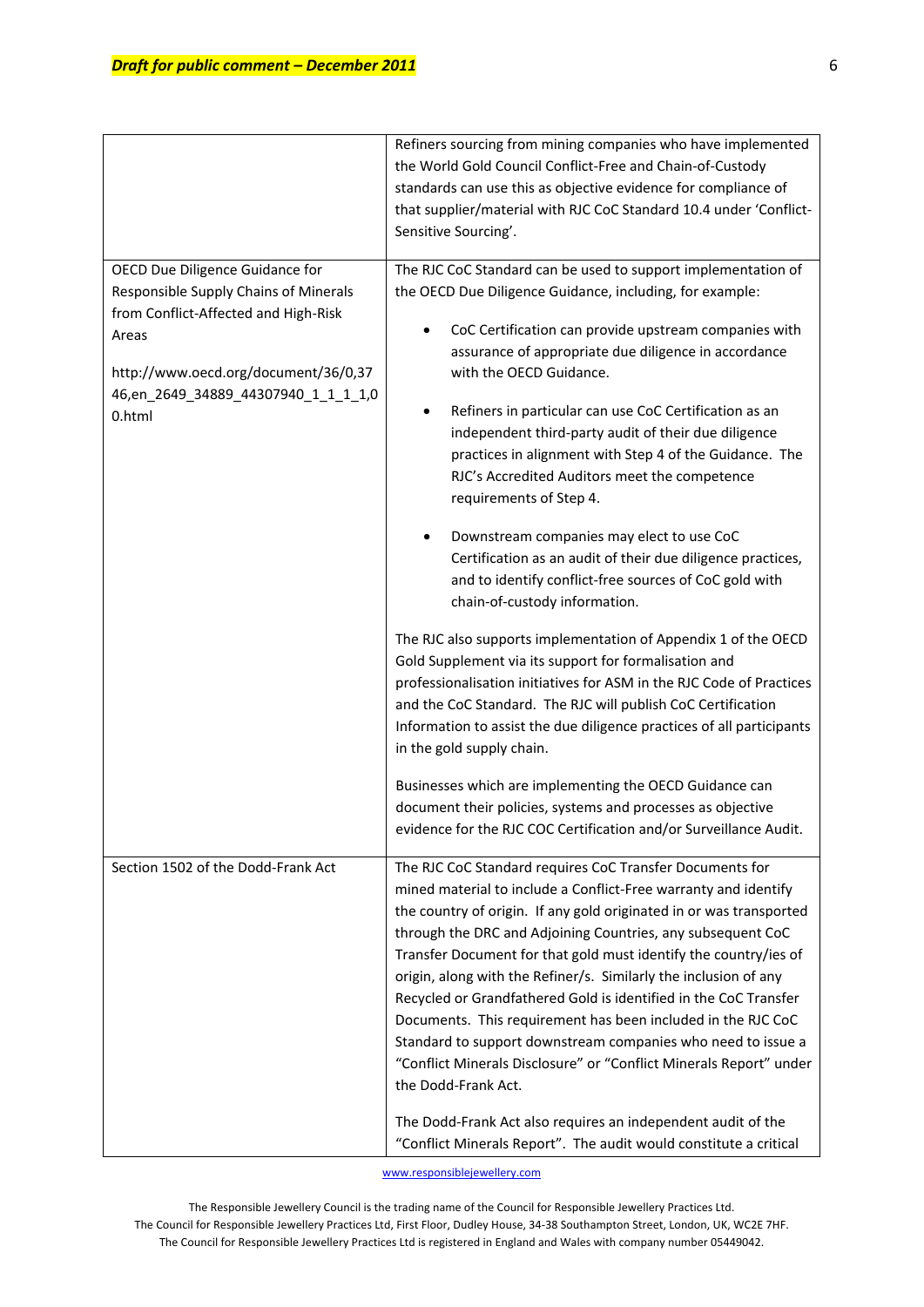|                                                                                | component of the issuer's due diligence in establishing the source<br>and chain of custody of the gold, or provide assurance that it<br>came from recycled or scrap sources. The CoC Standard would<br>facilitate the fulfilment of this requirement through the evidence<br>provided by CoC Transfer Documents, issued by Entities that have<br>themselves been independently audited through RJC CoC<br>Certification.                                                                                                                                                                                                                                                                                                                                                                                                                                                                                          |
|--------------------------------------------------------------------------------|-------------------------------------------------------------------------------------------------------------------------------------------------------------------------------------------------------------------------------------------------------------------------------------------------------------------------------------------------------------------------------------------------------------------------------------------------------------------------------------------------------------------------------------------------------------------------------------------------------------------------------------------------------------------------------------------------------------------------------------------------------------------------------------------------------------------------------------------------------------------------------------------------------------------|
| Kimberley Process Certification Scheme<br>(KPCS) and the World Diamond Council | The KPCS and the SoW provide elements that would assist in the<br>implementation of the RJC CoC Standard.                                                                                                                                                                                                                                                                                                                                                                                                                                                                                                                                                                                                                                                                                                                                                                                                         |
| (WDC) System of Warranties (SoW)                                               | The KPCS supports Provision 4 when certificates are first issued by<br>export authorities with the country of origin for parcels of<br>unmixed origin. However, once parcels of rough are re-exported,<br>mining origin information is lost. The KPCS also contains<br>recommendations for the licensing of diamond mines and for<br>security standards to prevent contamination of legitimate<br>diamonds with conflict diamonds. The SoW supports Provision<br>2.2 by requiring entities that buy and sell diamonds to keep<br>records of the warranty invoices received and issued, which must<br>be auditable and reconciled on an annual basis.<br>The RJC Code of Practices requires, and independently audits,<br>compliance with the KPCS and SoW. A Major Non-Conformance<br>in this area under the RJC Code of Practices is a Critical Breach,<br>resulting in disciplinary proceedings for the Member. |
| Sourcing from artisanal producers who                                          | The RJC CoC Standard aims to support RJC Members wishing to                                                                                                                                                                                                                                                                                                                                                                                                                                                                                                                                                                                                                                                                                                                                                                                                                                                       |
| operate under another formal standard                                          | source Materials that are the product of responsible mining.<br>While the RJC Code of Practices is open to application by artisanal<br>and small-scale mining (ASM) producers, there are several<br>development-focused standards that have been designed to<br>support the particular challenges of the ASM sector. The RJC CoC<br>Standard thus provides scope for the RJC to formally recognise<br>comparable mining standards (see 4.1c). The RJC would<br>undertake a formal, technical review, in cooperation with the<br>other standard setting organisations to the extent possible, to<br>identify the comparability of the other standard with the RJC<br>Code of Practices. Material from a 'Recognised Responsible<br>Mining Standard' could be tracked under RJC's CoC Standard in<br>combination with other CoC Materials.                                                                          |
| Sourcing from artisanal producers<br>operating on my concession                | CoC Provision 4.1d regarding on-concession sourcing provides<br>another avenue for ASM-produced Materials to enter the<br>legitimate supply chain, while ensuring a certain threshold of<br>practices. RJC Members with Mining Facilities may source from<br>ASM operating on their concessions can do so under the RJC CoC                                                                                                                                                                                                                                                                                                                                                                                                                                                                                                                                                                                       |

#### www.responsiblejewellery.com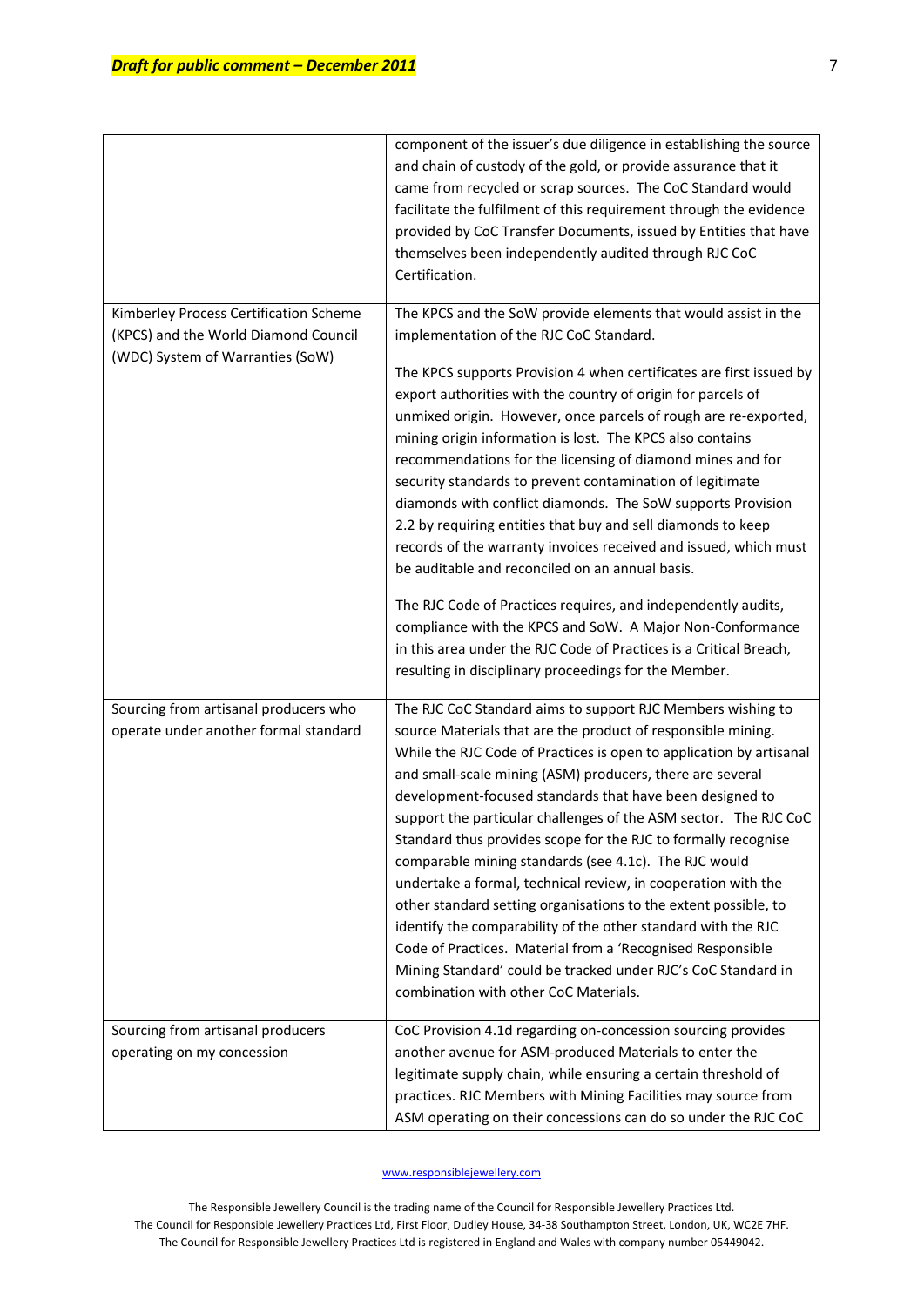|                                      | Standard, if they:                                                                                                                                                                                                                                                                                                                                   |
|--------------------------------------|------------------------------------------------------------------------------------------------------------------------------------------------------------------------------------------------------------------------------------------------------------------------------------------------------------------------------------------------------|
|                                      | Ensure the sourcing takes place within the context of<br>provision 2.14 of the RJC Code of Practices on<br>professionalisation and formalisation of ASM;<br>Put in place controls designed to ensure that the Mined<br>Material is a product of ASM operating on site and not<br>elsewhere as part of the conflict-related Due Diligence<br>process. |
| Using a proprietary brand of product | RJC CoC Certification can be used as a tool to support branding                                                                                                                                                                                                                                                                                      |
| which has a chain-of-custody         | programs and provide independent, third-party assurance of                                                                                                                                                                                                                                                                                           |
|                                      | chain-of-custody claims.                                                                                                                                                                                                                                                                                                                             |
|                                      |                                                                                                                                                                                                                                                                                                                                                      |
| Other?                               | If you have a question about an initiative not listed here, please                                                                                                                                                                                                                                                                                   |
|                                      | contact the RJC at standards@responsiblejewellery.com                                                                                                                                                                                                                                                                                                |
|                                      |                                                                                                                                                                                                                                                                                                                                                      |

## **c. Preparing for RJC CoC Certification**

Members are encouraged, but are not required, to conduct a self assessment of their systems against the Standard, prior to the Certification Audit. A CoC Assessment Toolkit will be published for businesses and Auditors to use for self assessments and verification. The RJC will also provide training and support to assist businesses with implementation of the Standard.

# **d. Certification Audit**

The Certification Audit provides the independent, third party verification that the necessary systems for managing chain‐of‐custody are in place, even though no CoC Material may have yet been declared. The Audit needs to cover all applicable provisions in the Standard at all Facilities in the Certification Scope, taking into account any applicable equivalencies. However a sampling of Facilities is allowed at the Auditor's discretion, where there are common management systems applied in similar contexts. CoC Certification can be granted by the RJC on the basis of the results of the Certification Audit. The Certification Period is three (3) years, after which another Certification Audit is required to maintain CoC Certification. If Major Non‐Conformances are found, the Entity is not eligible for CoC Certification.

If during the Certification Period the Member/Entity wishes to add Facilities, Outsourcing Contractors or types of Materials to the Certification Scope, a Certification Audit will be required for the added elements. The dates of the original Certification Period will however continue to apply. Depending on the structure of its business, the Member could also seek CoC Certification for a separate Entity under its Control for which a separate Certification Period would apply.

## **e. Surveillance Audit**

A Surveillance Audit must be conducted within 12‐18 months following the granting of CoC Certification. The Surveillance Audit verifies that internal systems are operating in conformance

#### www.responsiblejewellery.com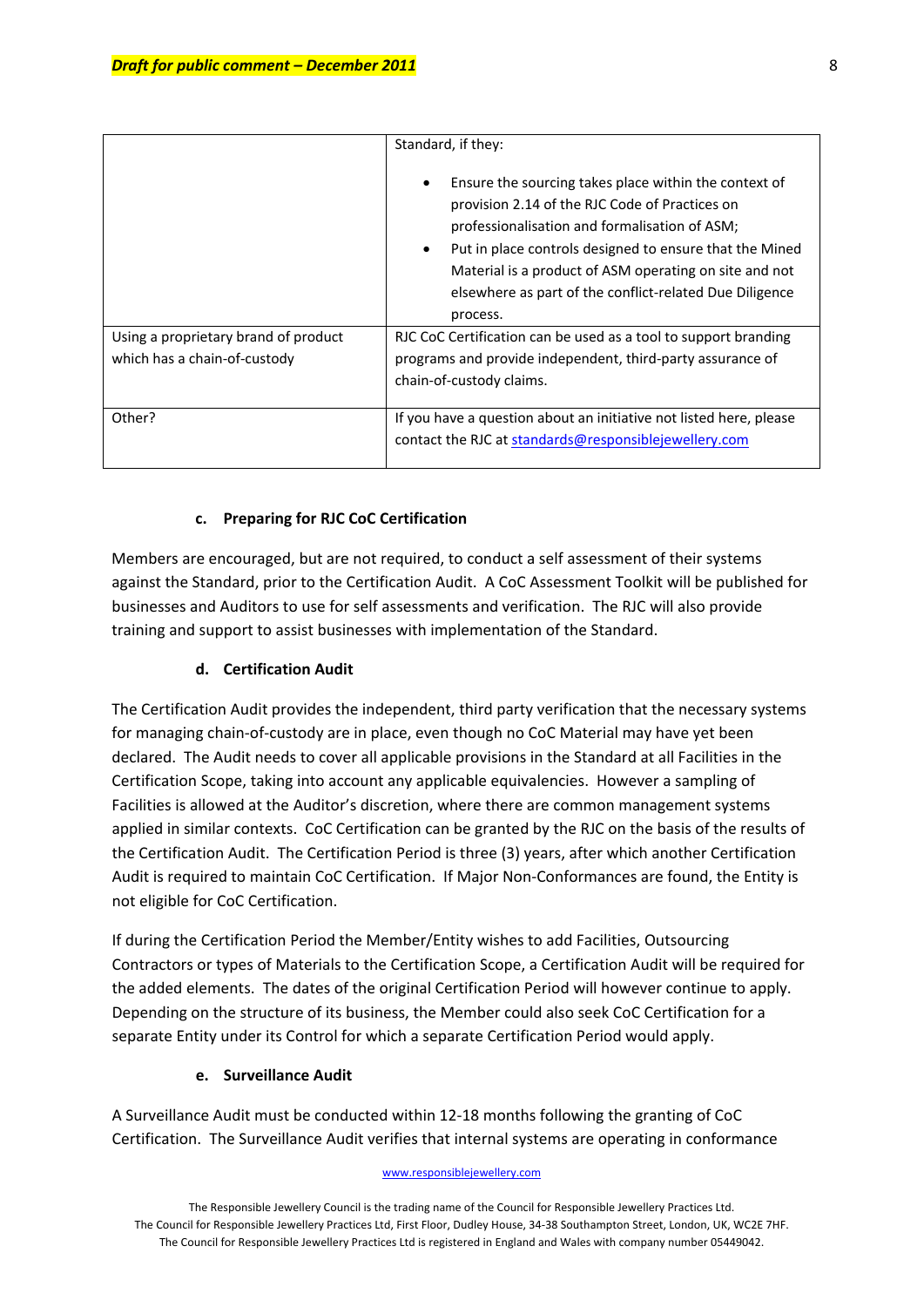with the Standard, and includes a check of samples of CoC Transfer Documents, any claims being made to consumers, and associated records. It also verifies progress or completion of any corrective actions for minor non‐conformances found during the Certification Audit.

Entities that wish to undergo annual audits to meet other compliance obligations can seek two Surveillance Audits during the Certification Period – one at 12 months and one at 24 months. In all cases, Re‐Certification will be due after 36 months (3 years).

#### **5. Certification**

Certification is granted by the RJC, based on the recommendation of the RJC Accredited Auditor and a check that the RJC Member is in good standing with regard to its general commitments of RJC Membership. The RJC will assign a unique CoC certification number to each CoC certified Entity. Public documentation on CoC certification status will include the name and CoC certification number of the Entity, the list of Facilities covered by the certification (the Certification Scope), the certification period and the CoC Materials that it covers (Diamonds and/or Gold and/or Platinum Group Metals). CoC Certified businesses will be entitled to promote their certification status to other parties including final consumers.

| <b>Steps to Certification</b>                      | <b>Key Activities and Results</b>                                                                                                                                                                                                                                                                                                                                                          |
|----------------------------------------------------|--------------------------------------------------------------------------------------------------------------------------------------------------------------------------------------------------------------------------------------------------------------------------------------------------------------------------------------------------------------------------------------------|
| <b>Certification Scope</b>                         | Determined by the Member / Entity:<br>All Facilities handling CoC Materials;<br>Any Outsourcing Contractors;<br>$\bullet$<br>What types of Materials are included;<br>$\bullet$<br>What types of Eligible Material, if any, for which the<br>$\bullet$<br>Entity/Member intends to issue Eligible Material Declarations;<br>Whether Eligible Materials are sourced from on-concession ASM. |
| <b>Self Assessment</b>                             | Recommended but not required.<br>Certification Scope determines which Provisions of the Standard apply.<br>Assessment Toolkit will support assessment process.                                                                                                                                                                                                                             |
| <b>Certification Audit</b>                         | Entity selects an Accredited Auditor.<br>Auditor verifies that the Entity's systems are in accordance with the<br>Standard.<br>All applicable Provisions are audited at all Facilities in the CoC Certification<br>Scope, using the verification model outlined in the RJC Assessment<br>Manual.<br>Corrective Action Plans in place for any Non-Conformances.                             |
| <b>Certification Report from</b><br><b>Auditor</b> | Report to Entity.<br>Recommendation and Summary Report to RJC.                                                                                                                                                                                                                                                                                                                             |
| <b>Certification</b>                               | Granted by RJC based on the Auditor's recommendation.<br>Auditor Recommendation and Certification details posted on RJC website.                                                                                                                                                                                                                                                           |
| <b>CoC Transfer Documents</b>                      | Once certified, the Entity may issue CoC Transfer Documents and issue<br>Eligible Material Declarations if covered in Certification Scope.                                                                                                                                                                                                                                                 |
| <b>Surveillance Audit</b>                          | Required 12-18 months after CoC Certification granted.                                                                                                                                                                                                                                                                                                                                     |

*Table 2 – Summary of Steps to CoC Certification*

www.responsiblejewellery.com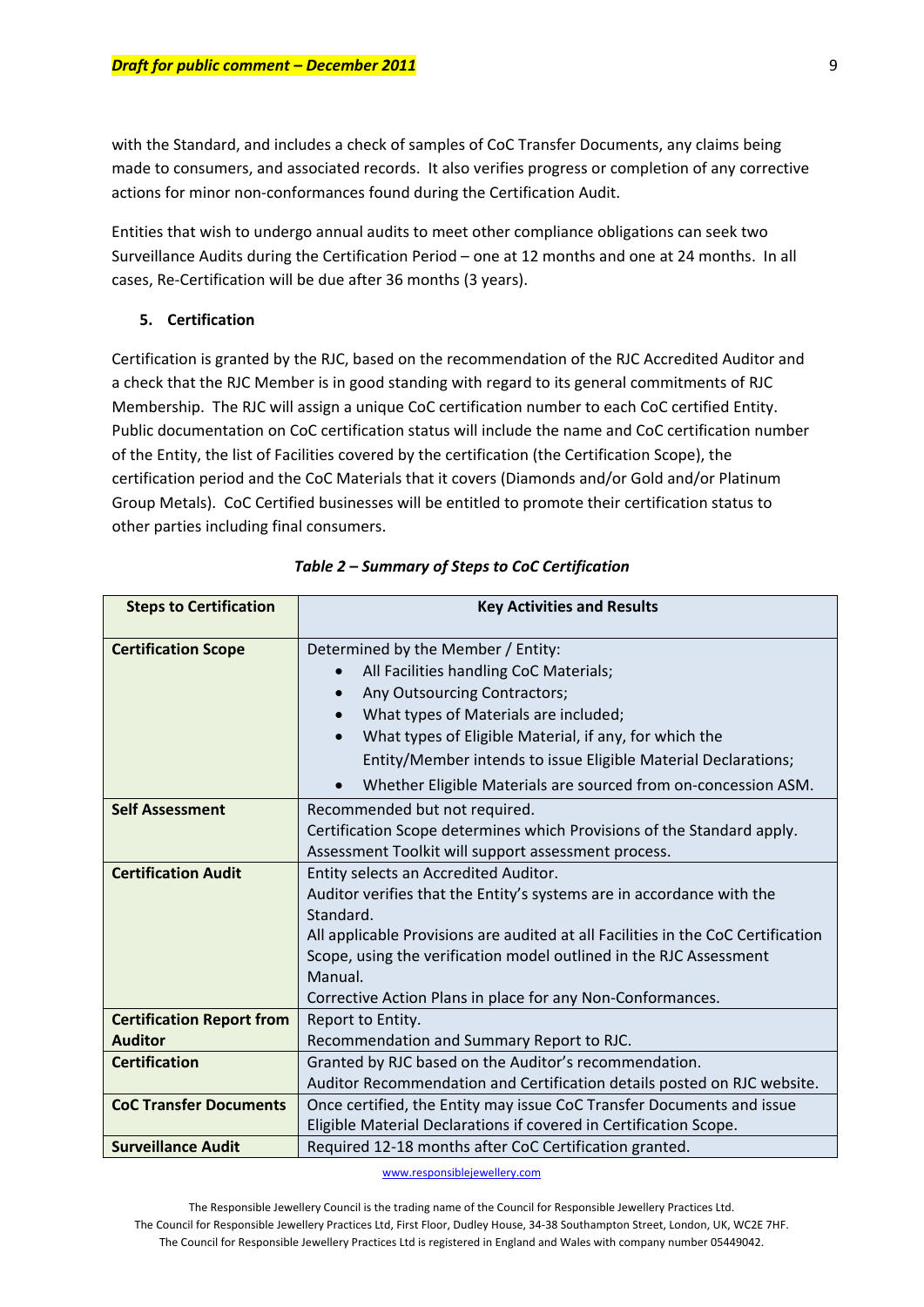|                               | Monitoring of a sample of CoC Provisions by the Auditor to provide        |
|-------------------------------|---------------------------------------------------------------------------|
|                               | assurance that the Entity continues to conform with the RJC CoC Standard. |
|                               | Report to Entity and Summary Report to RJC.                               |
| <b>Re-Certification Audit</b> | Due 3 years after CoC Certification granted.                              |

# **6. Estimate of Audit Time**

The RJC Assessment Manual (T001\_2009) provides estimates of audit time required in terms of Assessment person Days for different sizes and types of businesses under the RJC Code of Practices (see Table 4 in that document).

While the scope of subjects in the CoC Standard is narrower than for the Code of Practices, internal CoC systems will require more detailed verification to assure their integrity. It is thus suggested that the guidance for audit time in Table 4 is also relevant for a CoC Certification Audit and one Surveillance Audit, combined.

Outsourcing Contractors included in the CoC Certification Scope can be considered an 'Additive Factor' under Table 4 and will result in additional time for the audit. Auditors may take a sampling approach to Outsourcing Contractors depending on the number of contractors, the type of business and processes, the risk of non‐conformances and the geographical locations.

To achieve efficiencies, RJC Members have the option of combining Member Certification (against the Code of Practices) and one of the CoC audits, where this is relevant.

# **7. Non‐Conformances and Corrective Actions**

## **a. Conformance Ratings**

The following conformance ratings are used in the audit for each provision of the Standard:

- **Conformance.** The Member's policies, systems, procedures and processes perform in a manner that is conformant with the provision.
- **Minor Non‐Conformance.** The Member's policies, systems, procedures and processes perform in a manner that is not wholly in conformance with the provision, due to an isolated lapse of either performance, discipline and control which does not lead to a Major Non-Conformance.
- **Major Non‐Conformance.** The Member's policies, systems, procedures and processes perform in a manner that is not conformant with the provision due to:
	- o The total absence of implementation of the provision; or
	- o A systemic failure or total lack of required controls; or

#### www.responsiblejewellery.com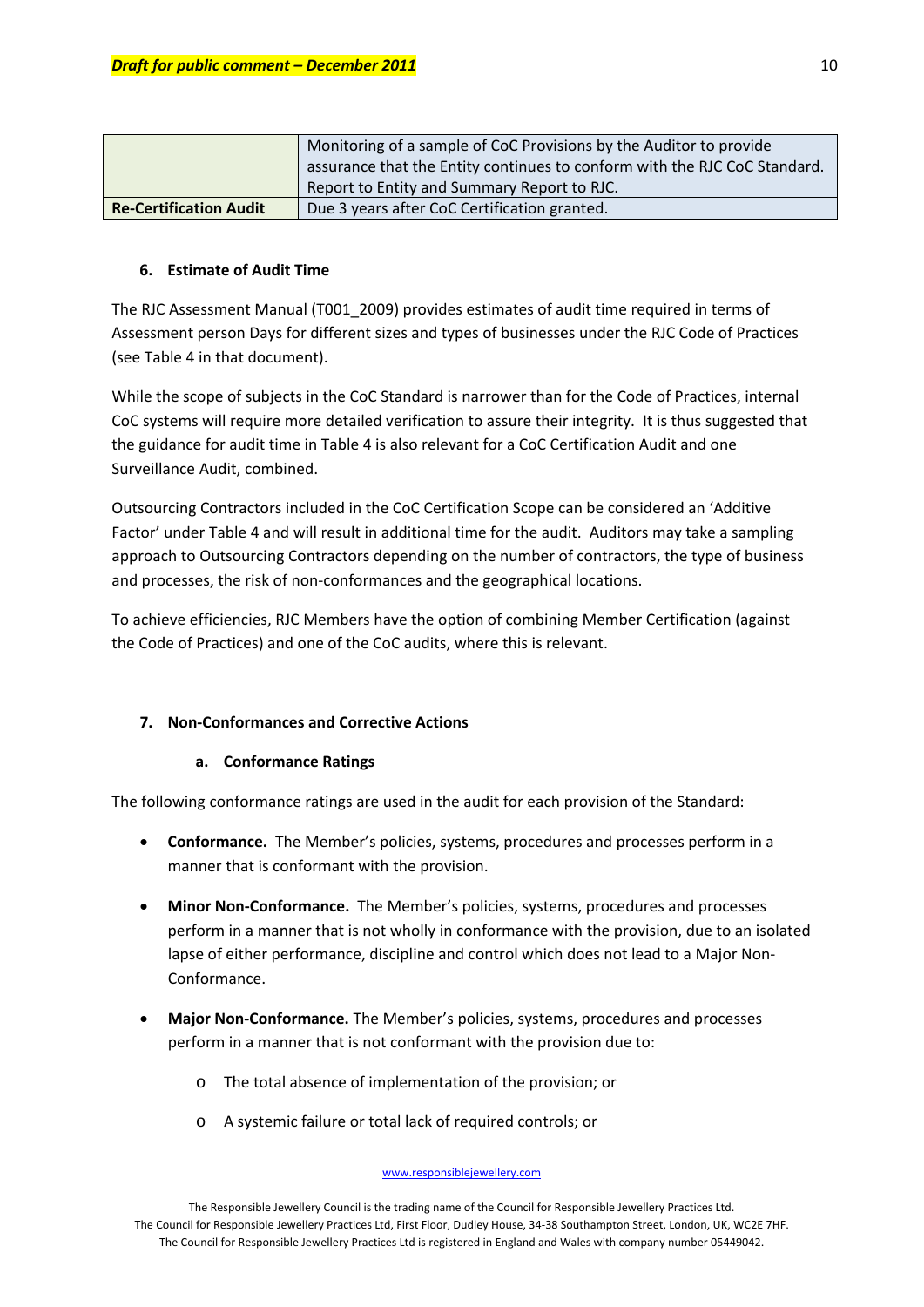- o A group of related, repetitive and persistent Minor Non‐Conformances indicating inadequate implementation.
- **Critical Breach**. A finding or observation, supported by objective evidence, of deliberate falsification of information required to support a conformance rating.
- **Not Applicable**. The provision cannot be implemented by a Member due to the nature of its business covered by the Certification Scope.

# **b. Results of Conformance Ratings**

# **i. Minor Non‐Conformance**

Companies with Minor Non‐Conformances are eligible for CoC certification provided Corrective Action Plans are in place, approved by the Auditor. These will be subject to verification at the time of the next Audit.

# **ii. Major Non‐Conformance**

If a Major Non‐Conformance is found during a Certification Audit, the Member shall not be recommended by the auditor for CoC Certification. If a Major Non‐Conformance is found during a Surveillance Audit, CoC Certification will be suspended. Outsourcing Contractors with any Major Non-Conformances will be excluded from the scope of an Entity's Certification. A company may request another audit at any time, once it has addressed any Major Non‐Conformances.

# **iii. Critical Breach**

Deliberate falsification of CoC Material, falsification of records for CoC Material, or falsification of information provided to auditors will result in a Critical Breach. Auditors shall cease any audit activity if a Critical Breach is found during an audit, and shall immediately notify the Critical Breach to the RJC Management Team. Disciplinary proceedings will commence (see section 10 below).

# **8. Training and Support**

To assist Members and Accredited Auditors in the implementation of the CoC Standard, the RJC will provide web-based delivery of information resources and training. Where needed, the RJC may also organise additional information sessions and workshops.

The RJC will also investigate opportunities for Members to share best practice case studies and other forms of peer support. These may be supported by the RJC and/or individual trade associations, and may include workshops, seminars, emailed briefs, inter‐Member support and additional online resources.

If there are any questions regarding CoC Certification and support available, contact the RJC Management Team for guidance: [info@responsiblejewellery.com](mailto:info@responsiblejewellery.com)

#### www.responsiblejewellery.com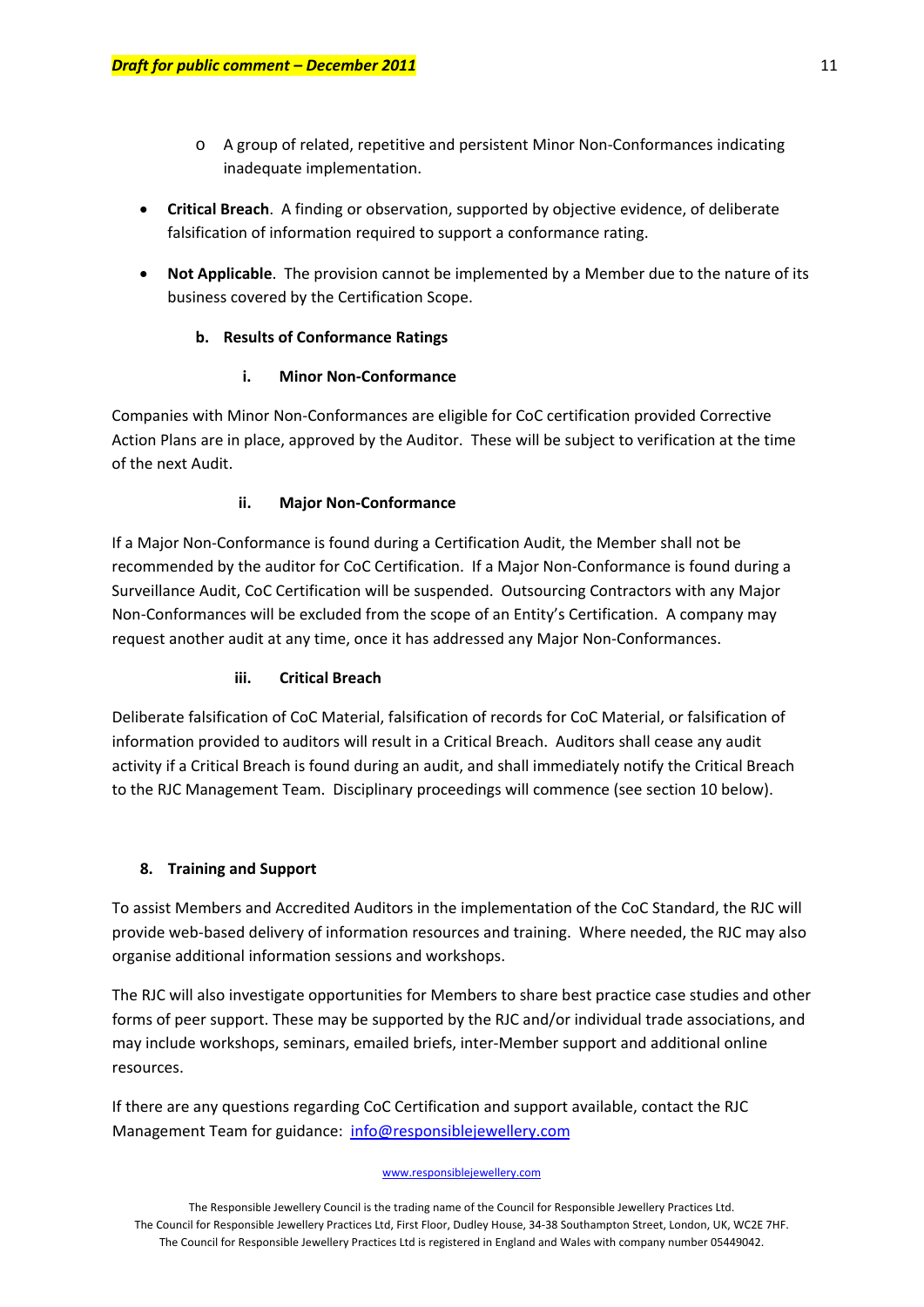#### **9. Data Confidentiality**

The confidentiality of Members' commercially sensitive information is a core commitment for the RJC (see RJC policies at <http://www.responsiblejewellery.com/about.html#policies>).

- The RJC will receive limited information about a Member in the CoC Certification Recommendation from the Accredited Auditor.
- Any commercially sensitive information will be kept strictly confidential within the RJC Management Team.
- CoC Certification Information published on the RJC website for CoC Certified Entities will include the Entity's Certification Scope, the Certification Period, and the Auditor's Recommendation for CoC Certification.
- The identity of Outsourcing Contractors which are audited as part of an Entity's Certification Scope can be withheld from the Entity's CoC Certification Information published on the RJC website, at the Entity's or the Contractor's request.
- Members should consider requiring Auditors to enter into confidentiality agreements.

#### **10. Complaints and discipline**

The RJC Complaints [Mechanism](http://www.responsiblejewellery.com/certification.html#complaints) (T007-2010) aims to ensure the fair, timely and objective resolution of complaints relating to potential non‐compliance with the RJC Member Certification system. The scope of the RJC Complaints Mechanism document will be updated so that it applies to complaints raised under RJC's proposed CoC Certification initiative.

Disciplinary proceedings may result in loss of CoC Certification for situations where Major Non‐ Conformances are identified through investigation. Loss of RJC Membership may result in the case of a Critical Breach (see section 7 of this document) or actions which bring the RJC into disrepute.

#### **11. Labelling and Marketing**

Members of the RJC are entitled and encouraged to use the RJC logo. RJC Members are listed on the RJC website and details on CoC Certification (if applicable) will be listed alongside RJC Member Certification status.

CoC Certified businesses receive a Chain‐of‐Custody (CoC) Certification Stamp where the RJC logo is accompanied by the words "Chain‐of‐Custody Certification", the responsiblejewellery.com website address and the unique certification number for the CoC Certified Member/Entity.

#### www.responsiblejewellery.com